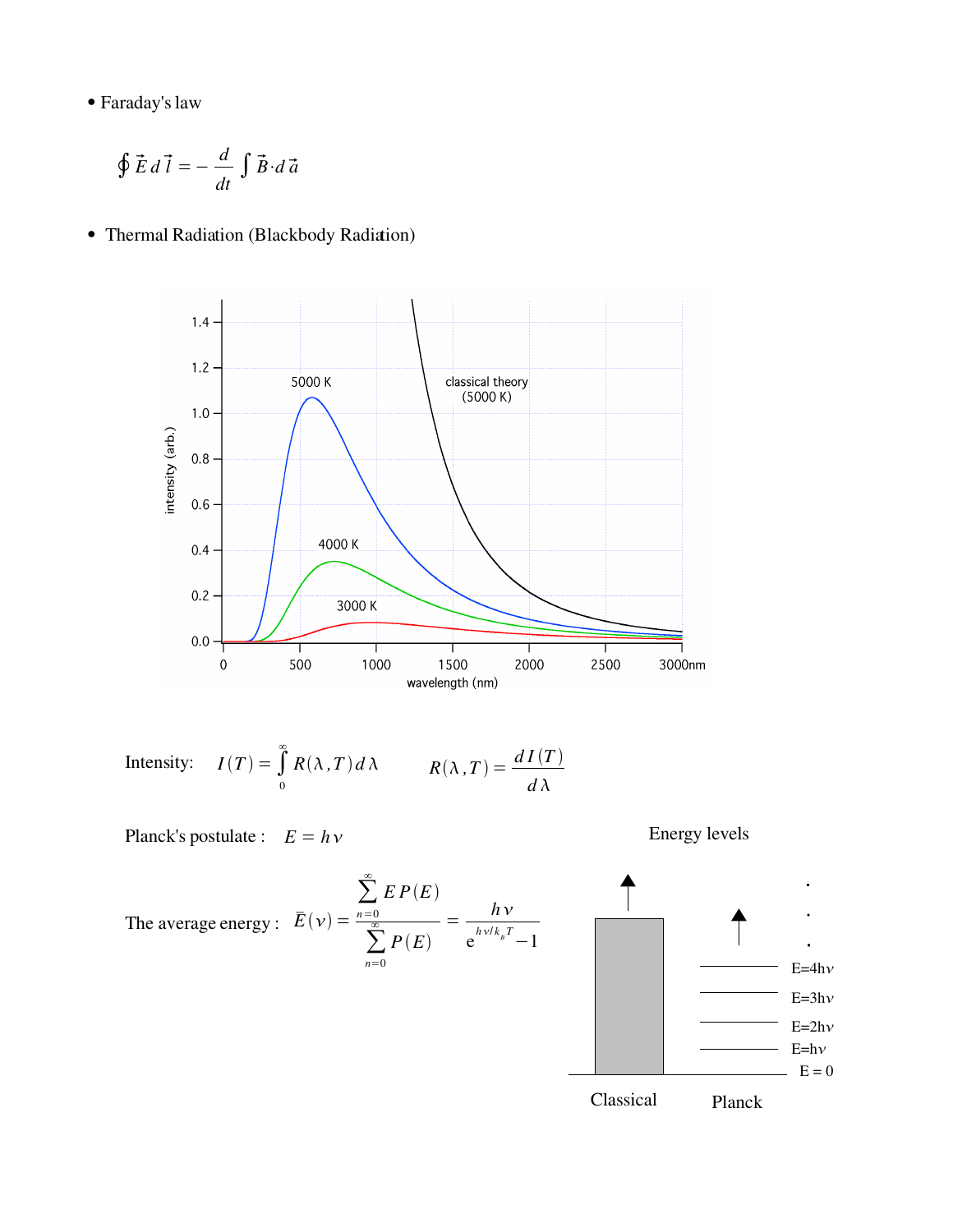## • Photoelectric Effect





Characteristic curve:





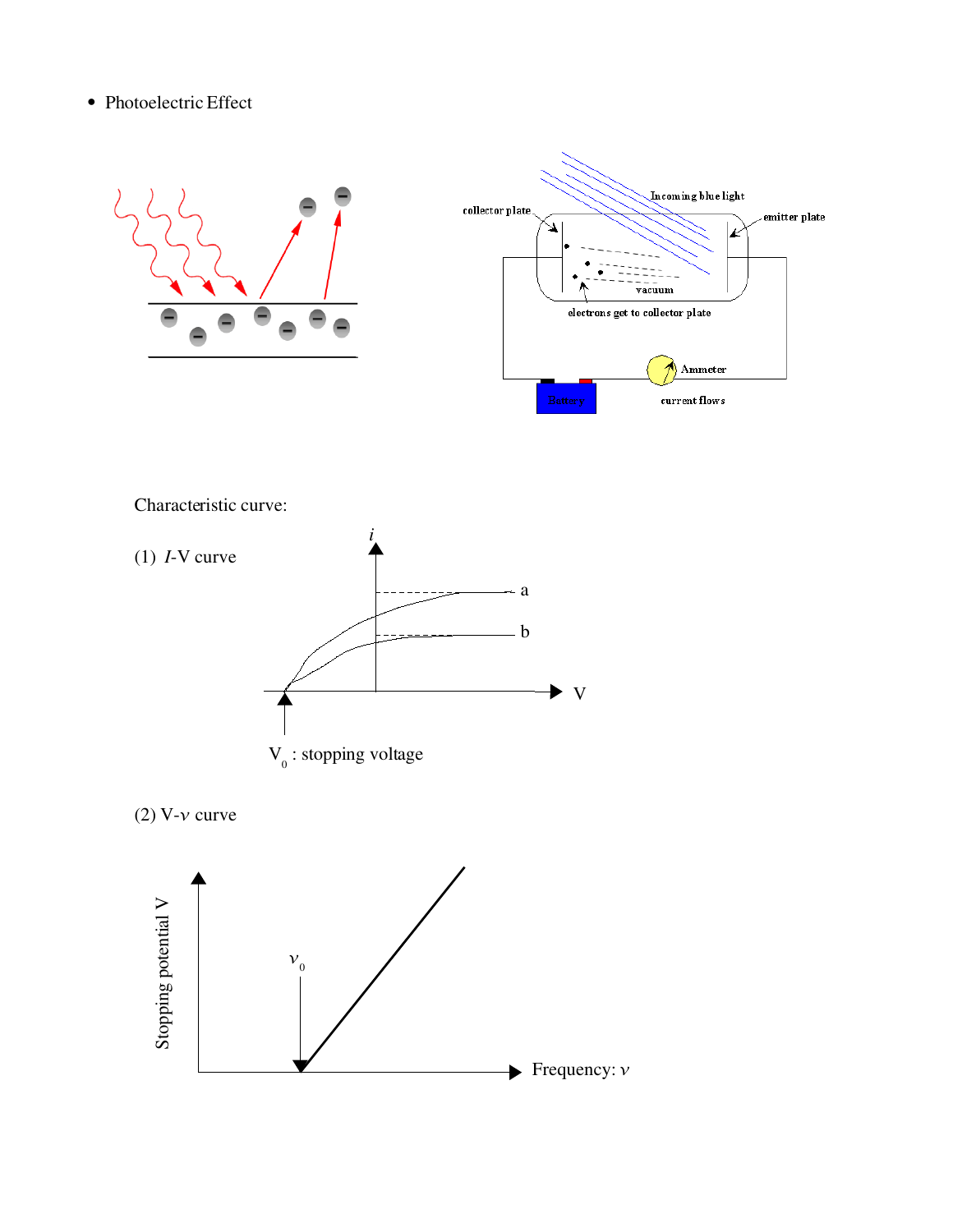Einstein's explanation:

 $K = eV - W$  W: work required to remove one electron from the material

$$
\therefore K_{\text{max}} = h \, v - W_0
$$

 $W<sub>0</sub>$  is called the work function, which is the minimum energy needed by an electron to pass through the metal surface and escape the attractive Coulomb force binding the electron.

• Compton X-ray scattering:



- (i) Conservation of momentum:
- $p_0 = p_1 \cos \theta + p \cos \phi$
- (ⅱ) Conservation of (relativistic) Energy:

$$
E_0 + m_0 c^2 = E_1 + K + m_0 c^2
$$
  

$$
\lambda_1 - \lambda_0 = \frac{h}{m_e c} (1 - \cos \theta)
$$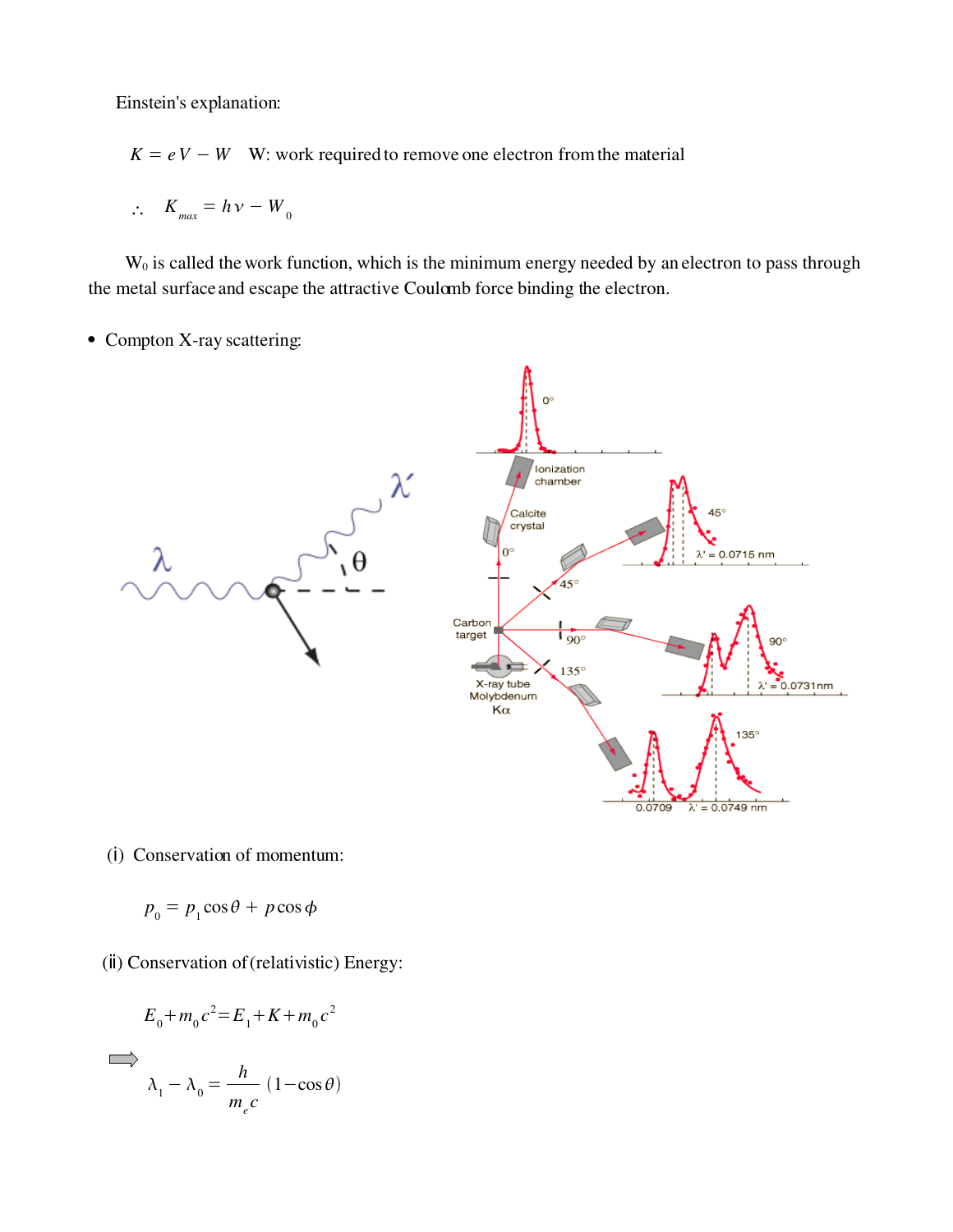• de Broglie's postulate: particle-wave duality

de Broglie wavelength (mater wave) associated with a particle:  $\lambda =$ *h p*

• Davisson-Germer Experiment: proof of de Broglie's postulate